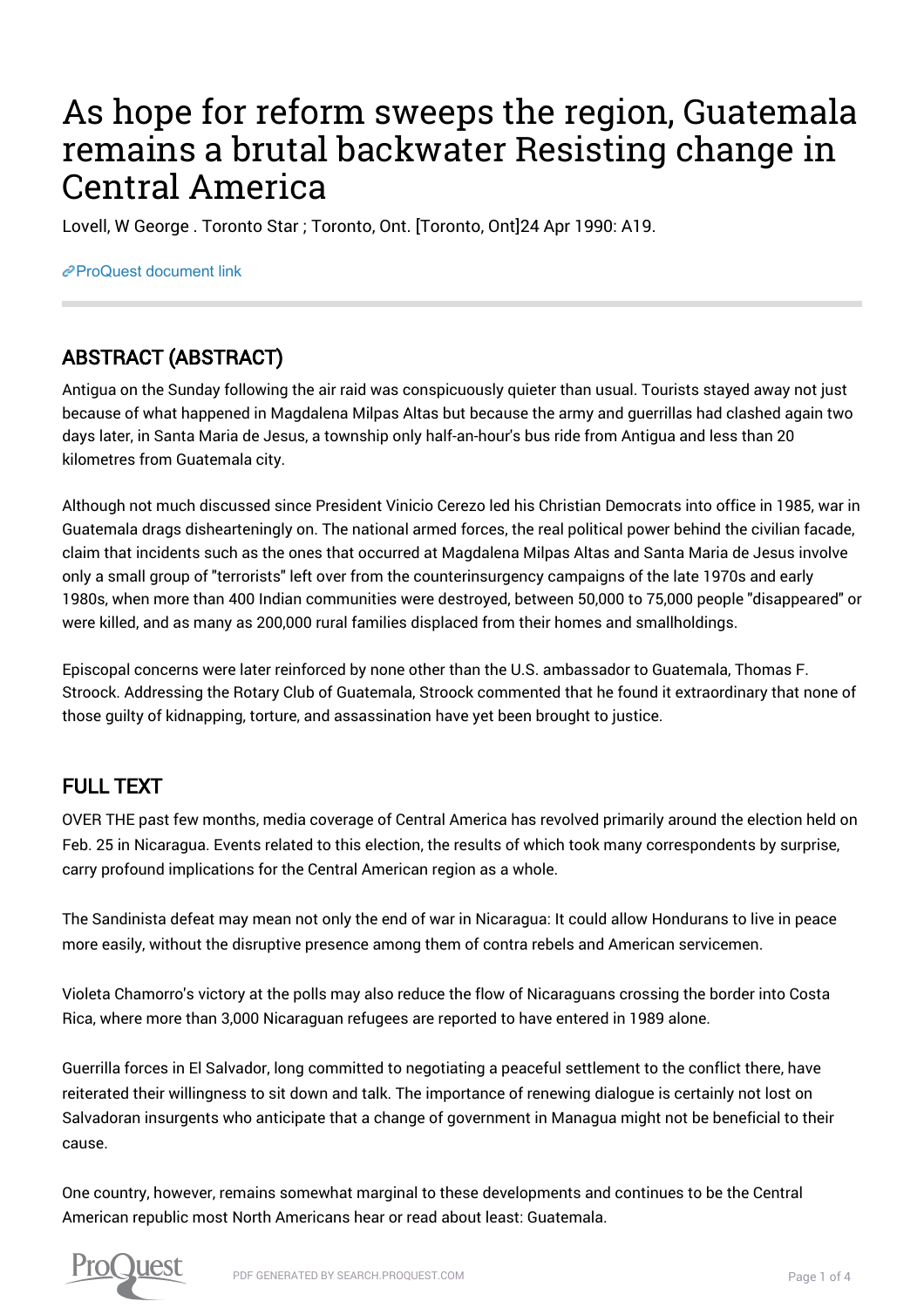The same day that Daniel Ortega presided over democratic voting in Nicaragua, four fighters belonging to the Quetzal Squadron of the Guatemalan Air Force bombed hilly locations in the township of Magdalena Milpas Altas, where the Organization of People in Arms (ORPA) had earlier engaged an army patrol in combat.

This encounter did not take place in some remote, mountain steadfast but in a small community near the colonial capital of Antigua, these days a "tourist town" where Sunday visitors normally fill the central plaza and keep Indian vendors and local merchants both busy and happy.

Antigua on the Sunday following the air raid was conspicuously quieter than usual. Tourists stayed away not just because of what happened in Magdalena Milpas Altas but because the army and guerrillas had clashed again two days later, in Santa Maria de Jesus, a township only half-an-hour's bus ride from Antigua and less than 20 kilometres from Guatemala city.

Although not much discussed since President Vinicio Cerezo led his Christian Democrats into office in 1985, war in Guatemala drags dishearteningly on. The national armed forces, the real political power behind the civilian facade, claim that incidents such as the ones that occurred at Magdalena Milpas Altas and Santa Maria de Jesus involve only a small group of "terrorists" left over from the counterinsurgency campaigns of the late 1970s and early 1980s, when more than 400 Indian communities were destroyed, between 50,000 to 75,000 people "disappeared" or were killed, and as many as 200,000 rural families displaced from their homes and smallholdings.

If resistance is so slight, why (any foreign tourist would wonder) were government soldiers present in such visible numbers in February and March, not just in and around Antigua but throughout the central highlands?

The military's physical presence, in the countryside most of all, underscores the hold it exerts on virtually every aspect of Guatemalan life, from local affairs to issues of state. In a country that, next October or November, will hold elections in which no party left of centre is currently represented, the slogan painted on the army barracks at Sacapulas strikes a chilling, uncompromising chord. It reads: "Only he who fights has the right to win; only he who wins has the right to live."

Army graffiti as blunt and intimidating as this helps explain why Guatemala is again in trouble over human rights. Meeting in Quetzaltenango in January, Catholic bishops published a communique that expressed alarm over the recent political violence "that has struck at leaders, students, workers, and members of popular organizations." The bishops stated that "human rights, such as the right to dignity and equality, do not exist," pointing contextually to the injustice inherent in "the traditional structure of a minority that accumulates wealth and privilege while the impoverished majority lacks food, health, education, and reasonably- paid labor."

Episcopal concerns were later reinforced by none other than the U.S. ambassador to Guatemala, Thomas F. Stroock. Addressing the Rotary Club of Guatemala, Stroock commented that he found it extraordinary that none of those guilty of kidnapping, torture, and assassination have yet been brought to justice.

The ambassador's remarks were followed by the release of a damaging report not compiled by Amnesty International or Americas Watch but by the U.S. state department. In it, the U.S. (which has furnished President Cerezo's government with \$800 million in aid) acknowledged that a deteriorating human rights situation in 1989 had taken the lives of more than 2,000 Guatemalans. Their deaths were attributed, among other causes, to the activities of "ultra-right groups" and "military personnel" involved in "extrajudicial killing."

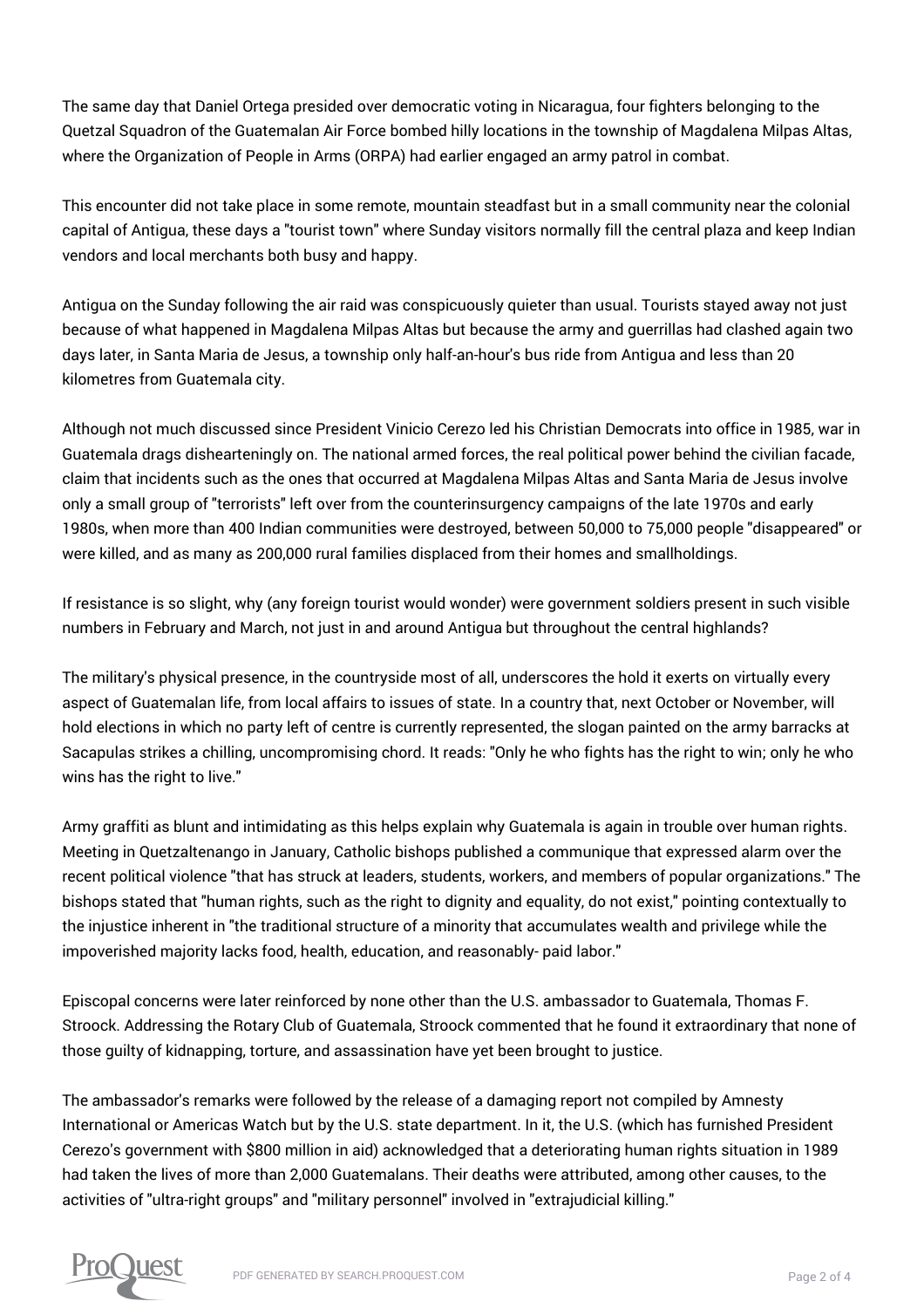The report, which considers Guatemala to be among a handful of countries across the world "plagued by insurgency, civil unrest, and terrorism," was dismissed by President Cerezo as "false press information." President Cerezo's comment, in turn, prompted the release of another state department bulletin, which noted "the disturbing increase in what appears to be politically related violence."

There is no small, tragic irony in this crossfire of words, for the architects of American foreign policy in the 1990s have only their colleagues of 40 years ago to thank for cultivating a military caste that has brought so much grief to the people of Guatemala. High-ranking members of the national armed forces are a stubborn, repugnant breed who still see communism behind legitimate demands for a country as rich in resources as Guatemala to avail these resources more equitably.

When Chamorro assumes her presidency tomorrow, Sandinista respect for human rights in Nicaragua can serve to benefit other Central American people as well. Guatemalans, unfortunately, will not be among them, for their country continues to be bled by a vicious military even the administration of President Bush cannot tolerate in silence.

\* W. George Lovell is a professor of geography at Queen's University who recently returned from Guatemala.

#### Illustration

Caption: Photo (PAUL VAN ZANT FOR THE TORONTO STAR) soldiers guard Guatemalan military base; map Guatemal &Central America

#### DETAILS

| People:                        | Cerezo, Vinicio                                                             |
|--------------------------------|-----------------------------------------------------------------------------|
| <b>Publication title:</b>      | Toronto Star; Toronto, Ont.                                                 |
| Pages:                         | A19                                                                         |
| Number of pages:               | $\mathbf 0$                                                                 |
| <b>Publication year:</b>       | 1990                                                                        |
| <b>Publication date:</b>       | Apr 24, 1990                                                                |
| Section:                       | <b>NEWS</b>                                                                 |
| <b>Publisher:</b>              | Torstar Syndication Services, a Division of Toronto Star Newspapers Limited |
| <b>Place of publication:</b>   | Toronto, Ont.                                                               |
| <b>Country of publication:</b> | Canada, Toronto, Ont.                                                       |
| <b>Publication subject:</b>    | <b>General Interest Periodicals--Canada</b>                                 |
| <b>ISSN:</b>                   | 03190781                                                                    |